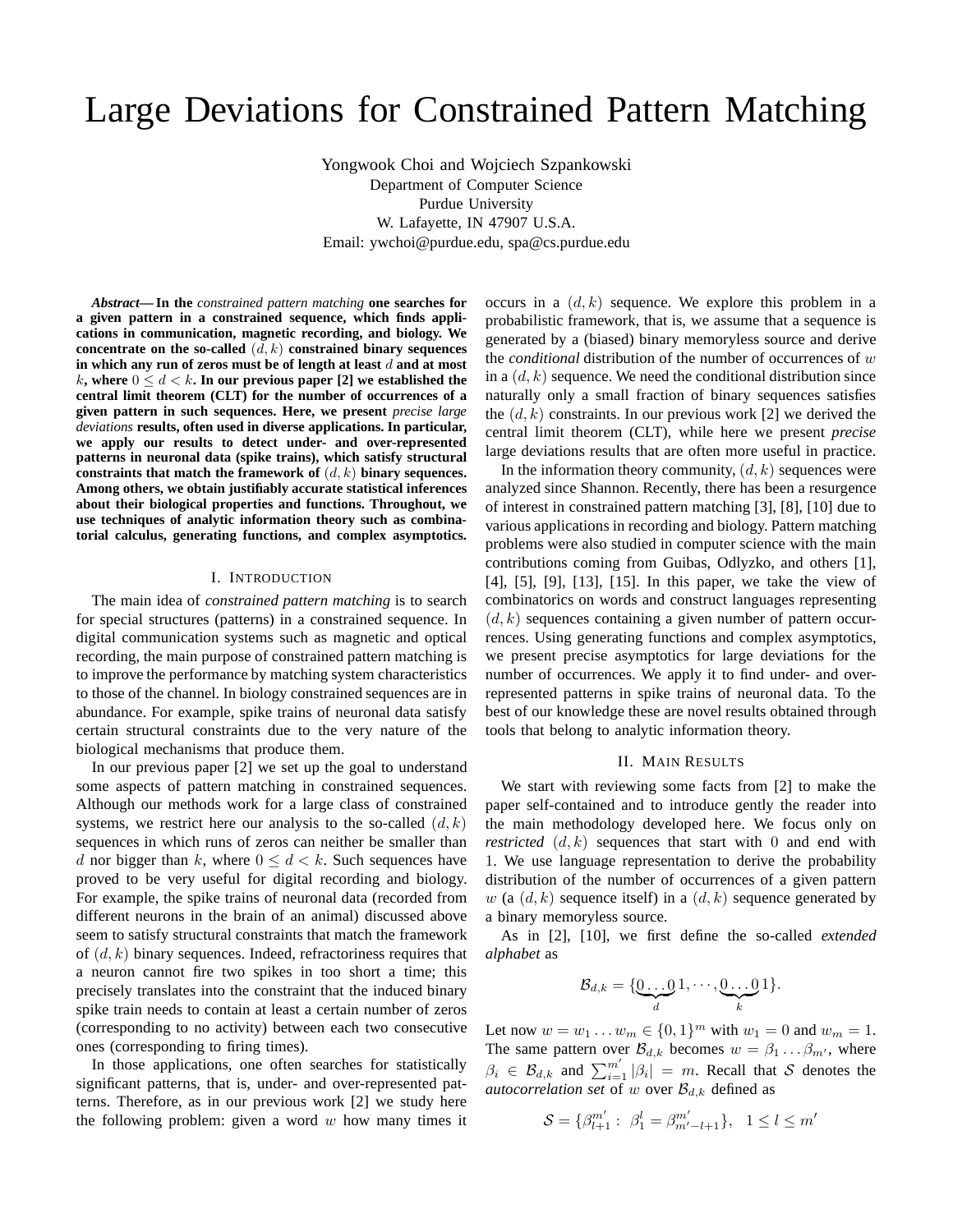where  $\beta_i^j = \beta_i \cdots \beta_j$  and  $\beta_i^j = \epsilon$  if  $i > j$ .

As in [2], [6], [13], we use language approach and define four languages,  $\mathcal{T}_r^{(d,k)}$ ,  $\mathcal{R}^{(d,k)}$ ,  $\mathcal{M}^{(d,k)}$ , and  $\mathcal{U}^{(d,k)}$  as follows:

- (i)  $T_r^{(d,k)}$  as the set of all  $(d, k)$  sequences (over the extended alphabet  $\mathcal{B}_{d,k}$ ) containing exactly r occurrences of w;
- (ii)  $\mathcal{R}^{(d,k)}$  as the set of all  $(d, k)$  sequences (over the extended alphabet  $\mathcal{B}_{d,k}$ ) containing only one occurrence of w, located at the right end;
- (iii)  $\mathcal{U}^{(d,k)}$  defined as

$$
\mathcal{U}^{(d,k)} = \{u : w \cdot u \in \mathcal{T}_1^{(d,k)}\};
$$

(iv)  $\mathcal{M}^{(d,k)}$  defined as

$$
\mathcal{M}^{(d,k)} = \{v : w \cdot v \in \mathcal{T}_2^{(d,k)} \text{ and } w \text{ occurs at} \\ \text{the right end of } w \cdot v \}.
$$

To simplify our notation, we drop the upper index  $(d, k)$ unless it is necessary. Then as in [2], [13], [15],

$$
\mathcal{T}_r = \mathcal{R} \cdot \mathcal{M}^{r-1} \cdot \mathcal{U}, \tag{1}
$$

$$
\mathcal{T}_0 \cdot \{w\} = \mathcal{R} \cdot \mathcal{S}, \tag{2}
$$

and 
$$
\mathcal{M}^* = \mathcal{B}^* \cdot \{w\} + \mathcal{S}, \tag{3}
$$

$$
\mathcal{U} \cdot \mathcal{B} = \mathcal{M} + \mathcal{U} - \{\epsilon\}, \tag{4}
$$

$$
\{w\} \cdot \mathcal{M} = \mathcal{B} \cdot \mathcal{R} - (\mathcal{R} - \{w\}), \tag{5}
$$

where  $\mathcal{B}^*$  is the set of all restricted  $(d, k)$  sequences, that is,  $\mathcal{B}^* = \{\epsilon\} + \mathcal{B} + \mathcal{B}^2 + \mathcal{B}^3 + \cdots$ . Similarly,  $\mathcal{M}^* = \sum_{i=0}^{\infty} \mathcal{M}^i$ , where  $\mathcal{M}^0 = {\epsilon}.$ 

Throughout, we assume that a binary sequence is generated by a memoryless source with  $p$  being the probability of emitting a '0' and  $q = 1-p$ . The main tool of analytic information theory is *generating function* defined for a language  $\mathcal{L}$  as

$$
L(z) := \sum_{u \in \mathcal{L}} P(u) z^{|u|},
$$

where  $P(u)$  is the probability of u and |u| is the length of u. Recall that the *autocorrelation polynomial*  $S(z)$  is the probability generating function for the autocorrelation language  $S$ . In general, we write  $[z^n]L(z)$  for the coefficient of  $L(z)$  at  $z^n$ .

The language relationships  $(3)$ – $(5)$  are easily translated into probability generating functions. For example,

$$
M(z) - 1 = \frac{B(z) - 1}{z^m P(w) + S(z)(1 - B(z))},
$$

and  $U(z) = (1 - M(z))/(1 - B(z))$  as well as  $R(z) =$  $z^m P(w)U(z)$ , where

$$
B(z) = zq \frac{(zp)^d - (zp)^{k+1}}{1 - zp}.
$$

This finally leads to

$$
T_0(z) = \frac{S(z)}{D(z)},\tag{6}
$$

$$
T_r(z) = \frac{z^m P(w)(D(z) + B(z) - 1)^{r-1}}{D(z)^{r+1}},
$$
 (7)

where

$$
D(z) = S(z)(1 - B(z)) + zm P(w).
$$
 (8)

Our goal is to compute a large deviations estimate of the number of w occurrences. To this end, we define  $O_n$  as a random variable representing the number of occurrences of w in a (regular) binary sequence of length n. We define two generating functions

$$
T_r(z) = \sum_{n\geq 0} P(O_n = r, \mathcal{D}_n) z^n,
$$
  

$$
T(z, u) = \sum_{r\geq 0} T_r(z) u^r = \sum_{r\geq 0} \sum_{n\geq 0} P(O_n = r, \mathcal{D}_n) z^n u^r, (9)
$$

where  $\mathcal{D}_n$  is the event that a randomly generated binary sequence of length n is a  $(d, k)$  sequence. Observe that

$$
P(\mathcal{D}_n) = [z^n]T(z, 1)
$$

is the probability that a randomly generated sequence of length n is a  $(d, k)$  sequence. Clearly, from (1) and (9) we find

$$
T(z, u) = R(z) \frac{u}{1 - uM(z)} U(z) + T_0(z).
$$
 (10)

We must realize that  $T(z, u)$  is *not* a bivariate *probability* generating function since  $[z^n]T(z, 1) \neq 1$ . Therefore, we need to introduce a *conditional* probability generating function. Let  $O_n(\mathcal{D}_n)$  be a short-hand notation for the conditional number of occurrences of w in a  $(d, k)$  sequence. More formally,

$$
P(O_n(\mathcal{D}_n) = r) = P(O_n = r | \mathcal{D}_n).
$$

Then, the probability generating function of  $O_n(\mathcal{D}_n)$  is

$$
\mathbf{E}[u^{O_n(\mathcal{D}_n)}] = \frac{[z^n]T(z, u)}{[z^n]T(z, 1)},
$$

and the expected value of  $O_n(\mathcal{D}_n)$  becomes a conditional expected value defined as

$$
\mathbf{E}[O_n(\mathcal{D}_n)] = \frac{[z^n]T_u(z,1)}{[z^n]T(z,1)},
$$

where  $T_u(z, 1)$  is the derivative of  $T(z, u)$  at  $u = 1$ .

To formulate our main result we need one result from [2], namely,

$$
P(\mathcal{D}_n) = \frac{1}{B'(\rho)} \lambda^{n+1} + O(\omega^n) \tag{11}
$$

for some  $\omega < \lambda$ , and

$$
\mathbf{E}[O_n(\mathcal{D}_n)] = \frac{(n-m+1)P(w)}{B'(\rho)} \lambda^{-m+1} + O(1),
$$

where  $\lambda = 1/\rho$  and  $\rho$  is the unique positive real root of the equation  $B(z) = 1$ .

In this paper, our main result deals with large deviations and is presented next.

*Theorem 1:* Let  $\tau := \tau(p, w)$  be the smallest positive real root of  $D(z) = 0$  (cf. (8)) and  $\rho := \rho(p)$  be the the unique positive real root of  $B(z) = 1$ . Define  $r = (1 + \delta) \mathbf{E}[O_n(\mathcal{D}_n)]$ for some  $\delta > 0$ , and then for a such that  $r = na$  set

$$
h_a(z) := a \log M(z) - \log z.
$$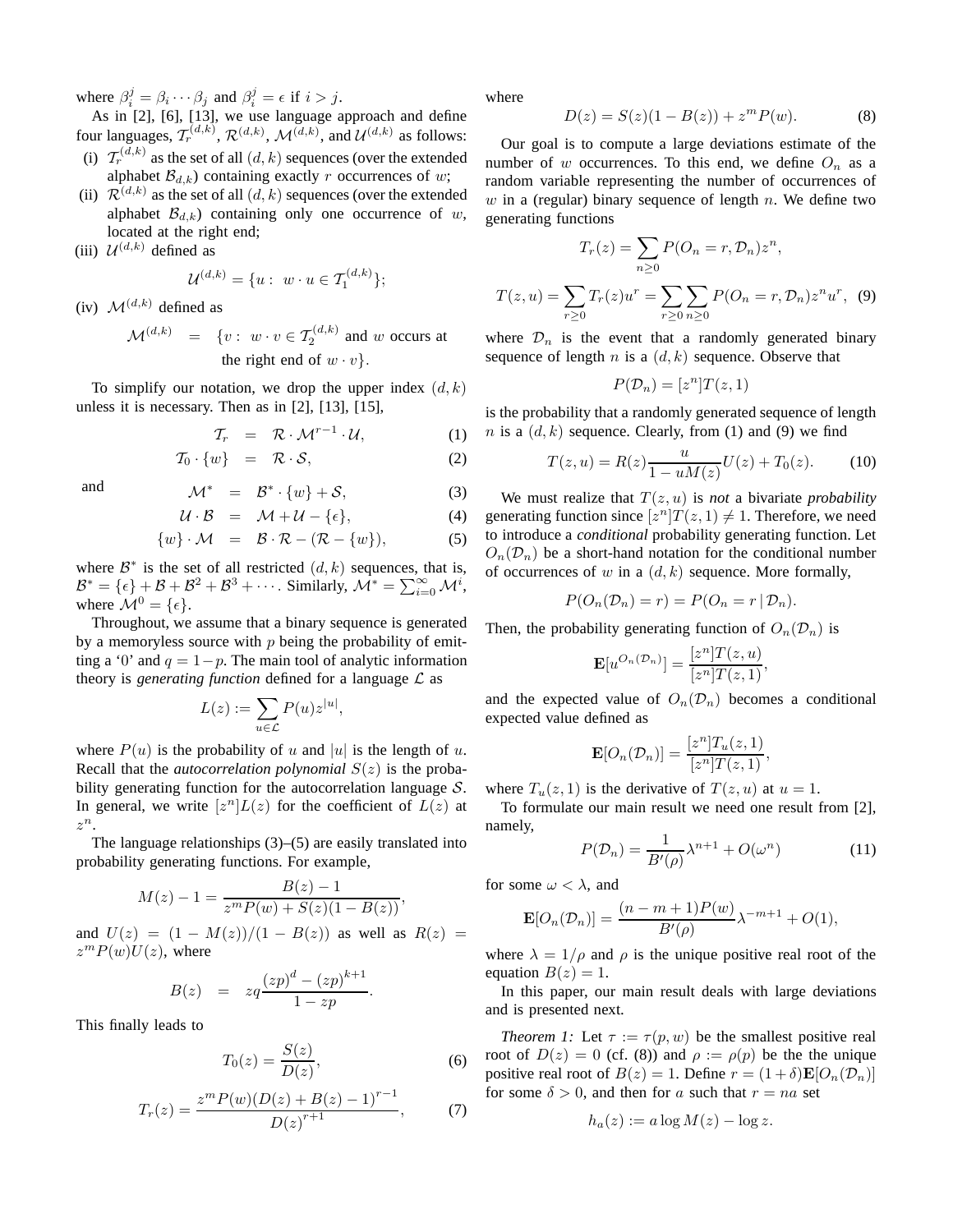Let also  $z_a$  be a *unique real root* of the equation  $h'_a(z) = 0$ such that  $z_a \in (0, \rho)$ . Then

$$
P(O_n(\mathcal{D}_n) = na) = \frac{c_1}{\sqrt{2\pi n}} e^{-nI(a)} \left( 1 + \frac{c_2}{n} + O\left(\frac{1}{n^2}\right) \right),
$$
  
\n
$$
P(O_n(\mathcal{D}_n) \ge na) = \frac{c_1 \cdot e^{-nI(a)}}{\sqrt{2\pi n}(1 - M(z_a))} \left( 1 + O\left(\frac{1}{n}\right) \right),
$$
  
\nwhere  $I(a) = -\log \rho - h_a(z_a)$ , and

$$
c_1 = \frac{\rho B'(\rho)g(z_a)}{\tau_a}
$$

with  $g(z) = \frac{P(w)z^{m-1}}{D(z)^2M(z)}$  and  $\tau_a^2 = h''_a(z_a)$ . The constant  $c_2$  is explicitly computed in  $(13)$ .

As a potential application of our main results, we use Theorem 1 to detect under- and over-represented structures in neuronal data (spike trains), and to obtain justifiably accurate statistical inferences about their biological properties and functions. We shall first argue that neuronal data are best represented by a constrained sequence. Indeed, current technology allows for the simultaneous recording of the spike trains from one hundred (or more) different neurons in the brain of a live animal. Such experiments have produced enormous amounts of extremely valuable data, and one of the core research areas of activity in neuroscience is devoted to developing accurate and precise statistical tools to quantify and describe the amount and representation of the information that is contained in this data [12]. Because of the very nature of the biological mechanisms that produce them, spike train data satisfy structural constraints that match the framework of  $(d, k)$  binary sequences, as discussed above.

For experiments, we used single-electrode data from cortical neurons under random current injection. The details can be found in [7], [16]. This spike timing data can be transformed to a  $(d, k)$  sequence by setting the time resolution and dividing time into *bins* of the same size. Each time bin is represented by a bit 0 or 1. If there is a spike in a certain time bin, it is represented by a 1; otherwise it is represented by a 0. A fundamental question is how one classifies an occurrence of a pattern as significant. Here, the connotation of "significant" is used for observed data that is interesting, surprising, suspicious, or perhaps most importantly—meaningful. We classify a pattern as significant if it is unlikely to occur fortuitously, that is, in a randomly generated instance of the problem. Thus, we compare experimental data to the reference model, which in our case is the probabilistic model developed in this paper.

Having this in mind, and using our large deviations results, we derive a threshold,  $O_{th}$ , above which pattern occurrences will be classified as statistically significant. The threshold is defined as the minimum  $O_{th}$  such that

$$
P(O_n(\mathcal{D}_n) \geq O_{th}) \leq \alpha_{th},
$$

where  $\alpha_{th}$  is a given probability threshold. From Theorem 1 we easily conclude that for  $\alpha_{th}$  in the range of the large deviations domain, the threshold is  $O_{th} = na_{th}$ , where

$$
a_{th} \approx I^{-1}(\log(1/\alpha_{th})/n)
$$



Fig. 1. Number of occurrences of w within a window of size 500; here  $[i]$ stands for the pattern  $0 \cdots 01$  with  $i - 1$  zeros.

and  $I^{-1}(\cdot)$  is the inverse function of  $I(a)$  defined in the theorem.

To set up our reference model, we need to fix the parameters  $d, k$ , and  $p$ . First we can find  $d$  and  $k$  by observing the binary sequence (e.g., by finding the minimum and maximum length of runs of zeros). Then we can find  $p$  by solving the following simultaneous equations with variables  $\rho$  and  $p$ .

$$
B(\rho) = 1 \quad \text{and} \quad 1 - p = \frac{1}{\rho B'(\rho)}
$$

.

Note that  $B(z)$  has a variable p in each of its coefficients. The second equation follows from the fact that  $\rho B'(\rho)$  captures the average length of symbols of  $\mathcal{B}_{d,k}$  in a  $(d, k)$  sequence, and thus its reciprocal represents  $q$ . In other words, we estimate  $p$  indirectly through the estimation of  $d$  and  $k$ . One might be tempted to estimate  $p$  by just counting the total number of 0's and dividing it by the length of the sequence. But this could lead to a poor estimate if a large portion of  $(d, k)$  sequence set is not typical.

In our experiment, we set the size of bin to 3 ms and obtained a  $(d, k) = (1, 6)$  sequence of length 2193 with  $p = 0.752686$ . Figure 1 shows the number of occurrences for various patterns within a window of size 500; here we use a short-hand notation [i] for a pattern  $\underbrace{0 \cdots 0}_{i-1}$ 1. The three

horizontal lines represent thresholds for  $\alpha_{th} = 10^{-6}$ ,  $10^{-7}$ , and  $10^{-8}$ , respectively. As expected, the thresholds vary with the structure of  $w$ . If the number of occurrences exceeds the threshold at some position, we claim the pattern occurrence is statistically significant in that window. This observation can be used as a starting point for interpretation of neural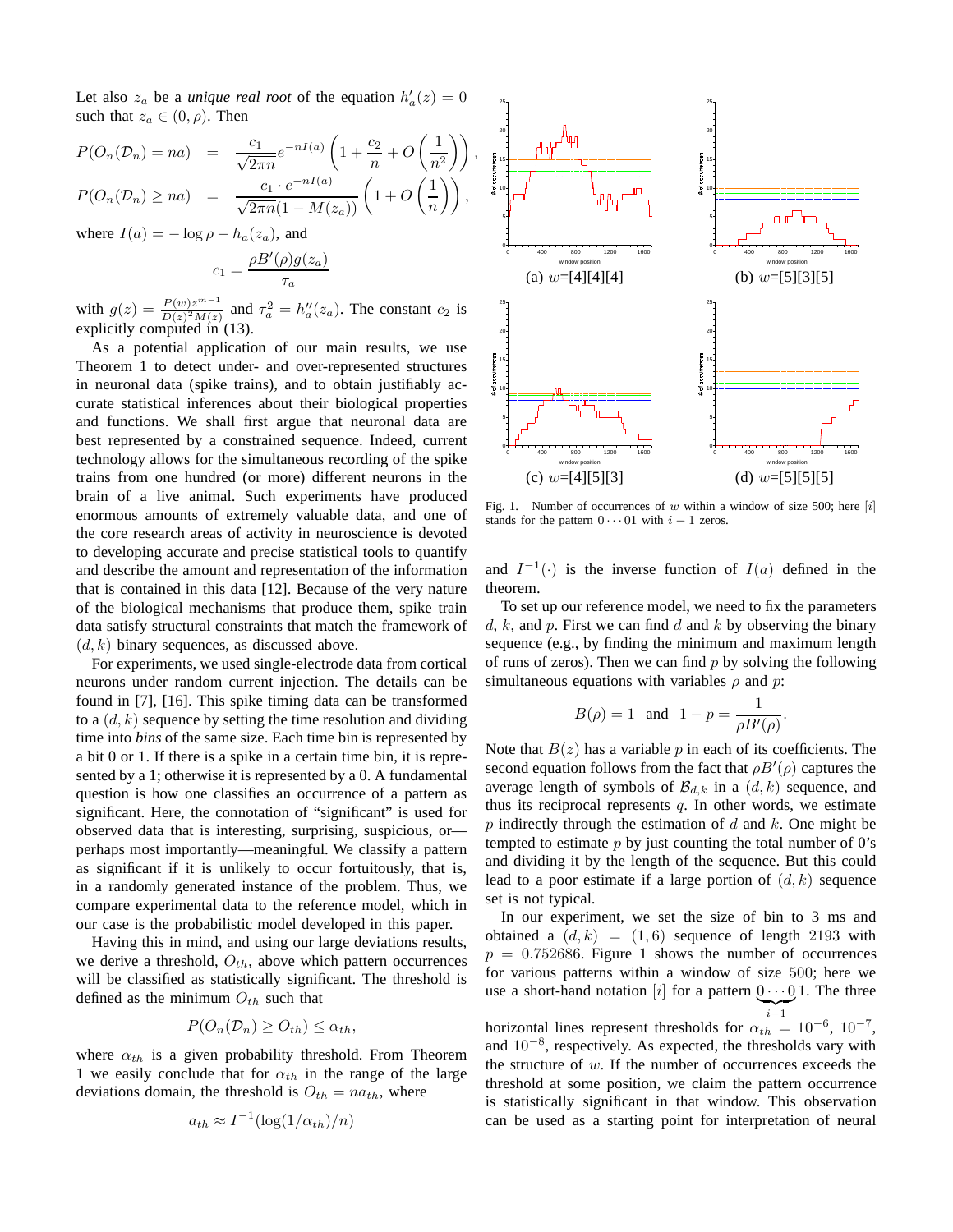signals although there is still a huge gap between patterns of spike trains and their meaning in a real nervous system. In passing we observe that one would have obtained quite different threshold values, if the constraints were ignored.

# III. ANALYSIS

In this section we prove Theorem 1, that is, we compute  $P(O_n(\mathcal{D}_n) = r)$  for  $r = (1 + \delta) \mathbf{E}[O_n(\mathcal{D}_n)]$  with  $\delta > 0$ . Let a be a real constant such that  $na = (1 + \delta) \mathbf{E}[O_n(\mathcal{D}_n)]$  and we compute  $P(O_n(D_n) = na)$  asymptotically when na is an integer. Clearly,

$$
P(O_n(D_n) = na) = [u^{na}] \mathbf{E}[u^{O_n(D_n)}] = \frac{[z^n][u^{na}]T(z, u)}{[z^n]T(z, 1)}.
$$
\n(12)

By (10),

$$
[u^{na}]T(z, u) = [u^{na}] \left( T_0(z) + uR(z)U(z) \sum_{i=0}^{\infty} (uM(z))^i \right)
$$
  
= 
$$
R(z)U(z)M(z)^{na-1}
$$
  
= 
$$
\frac{P(w)z^m}{D(z)^2}M(z)^{na-1}.
$$

Hence, Cauchy's coefficient formula leads to [15]

$$
[z^n][u^{na}]T(z,u) = \frac{1}{2\pi i} \oint \frac{P(w)z^m}{D(z)^2} M(z)^{na-1} \frac{1}{z^{n+1}} dz
$$

where the integration is done along any contour around zero in the convergence circle.

In order to derive large deviation results, we need to apply the *saddle point method* [15]. Therefore, we define the function  $h_a(z)$  of complex variable z as

$$
h_a(z) = a \log M(z) - \log z
$$

such that

$$
[zn][una]T(z, u) = \frac{1}{2\pi i} \oint e^{nh_a(z)}g(z)dz,
$$

where

$$
g(z) = \frac{P(w)z^{m-1}}{D(z)^2 M(z)}.
$$

In the lemma below, we characterize some properties of  $h_a(z)$ that are needed to estimate the integral. The proof of this lemma will be presented in the final version of the paper.

*Lemma 1:* Under the conditions of this paper, the following holds:

(i) There exists a unique real root  $z_a$  of the equation  $h'_a(z) = 0$ that satisfies  $0 < z_a < \rho$ .

(ii) We have  $h''_a(z_a) > 0$ .

(iii) The following is true  $h_a(z_a) < -\log \rho$ .

Let  $z_a$  be the unique positive real root of the equation  $h'_a(z) = 0$ . We evaluate the integral on  $\mathcal{C} = \{z : |z| = z_a\}$ , and we split C into  $C_0$  and  $C_1$  where  $C_0 = \{z \in C : |arg(z)| \leq \theta_0\}$ and  $C_1 = \{z \in C : |arg(z)| \ge \theta_0\}$  for some  $\theta_0$ . That is,

$$
[zn][una]T(z, u) = \frac{1}{2\pi i} \int_{C_0} e^{nh_a(z)}g(z)dz + \frac{1}{2\pi i} \int_{C_1} e^{nh_a(z)}g(z)dz.
$$

Let

$$
I_0 = \frac{1}{2\pi i} \int_{\mathcal{C}_0} e^{nh_a(z)} g(z) dz
$$

and

$$
I_1 = \frac{1}{2\pi i} \int_{\mathcal{C}_1} e^{nh_a(z)} g(z) dz.
$$

We will compute  $I_0$  first and we later show that  $|I_1|$  is exponentially smaller than  $I_0$ .

Now we set  $\theta_0 = n^{-2/5}$  and compute  $I_0$  with the change of variable  $z = z_a e^{i\theta}$ ,

$$
I_0 = \frac{1}{2\pi} \int_{-\theta_0}^{+\theta_0} e^{nh_a(z_a e^{i\theta})} g(z_a e^{i\theta}) z_a e^{i\theta} d\theta
$$
  

$$
= \frac{z_a}{2\pi} \int_{-\theta_0}^{+\theta_0} \exp(nh_a(z_a e^{i\theta}) + i\theta) g(z_a e^{i\theta}) d\theta.
$$

To simplify the notation, let us define some variables as follows:

$$
\tau_a^2 = h''_a(z_a)
$$
 (cf. part (ii) of Lemma 1),  
\n $\beta_a = \frac{h_a^{(3)}(z_a)}{3!\tau_a^3}$ , and  $\gamma_a = \frac{h_a^{(4)}(z_a)}{4!\tau_a^4}$ .

Using Taylor series around  $\theta = 0$  we arrive at

$$
h_a(z_a e^{i\theta}) = h_a(z_a) - \frac{\tau_a^2 z_a^2}{2} \theta^2 - \left(\beta_a \tau_a^3 z_a^3 + \frac{\tau_a^2 z_a^2}{2}\right) i\theta^3
$$

$$
+ \left(\gamma_a \tau_a^4 z_a^4 + \frac{3}{2} \beta_a \tau_a^3 z_a^3 + \frac{7}{24} \tau_a^2 z_a^2\right) \theta^4 + O(\theta^5)
$$

since  $h'_a(z_a) = 0$ . Similarly,

$$
g(z_{a}e^{i\theta}) = g(z_{a}) + g'(z_{a})z_{a}i\theta - \frac{g''(z_{a})z_{a}^{2} + g'(z_{a})z_{a}}{2}\theta^{2} + O(\theta^{3}).
$$

When  $|\theta| \leq \theta_0$ ,  $n\theta^k \to 0$  ( $k \geq 3$ ) as  $n \to \infty$ , and then

$$
e^{nh_a(z_a e^{i\theta})+i\theta} = \exp\left(nh_a(z_a) - \frac{\tau_a^2 z_a^2}{2}n\theta^2\right)
$$

$$
\times \left(1 + \alpha(\theta) + \frac{\alpha(\theta)^2}{2!} + \frac{\alpha(\theta)^3}{3!} + \cdots\right),
$$

where

$$
\alpha(\theta) = i\theta - \left(\beta_a \tau_a^3 z_a^3 + \frac{\tau_a^2 z_a^2}{2}\right) in\theta^3 + + \left(\gamma_a \tau_a^4 z_a^4 + \frac{3}{2}\beta_a \tau_a^3 z_a^3 + \frac{7}{24}\tau_a^2 z_a^2\right) n\theta^4 + O(n\theta^5).
$$

Therefore we have

$$
I_0 = \frac{z_a}{2\pi} \int_{-\theta_0}^{+\theta_0} \exp(nh_a(z_a e^{i\theta}) + i\theta)g(z_a e^{i\theta}) d\theta
$$
  
\n
$$
= \frac{z_a e^{nh_a(z_a)}}{2\pi} \int_{-\theta_0}^{+\theta_0} \exp\left(-n\frac{\tau_a^2 z_a^2}{2}\theta^2\right)
$$
  
\n
$$
\times \left(1 + \alpha(\theta) + \frac{\alpha(\theta)^2}{2!} + \frac{\alpha(\theta)^3}{3!} + \cdots\right) g(z_a e^{i\theta}) d\theta.
$$